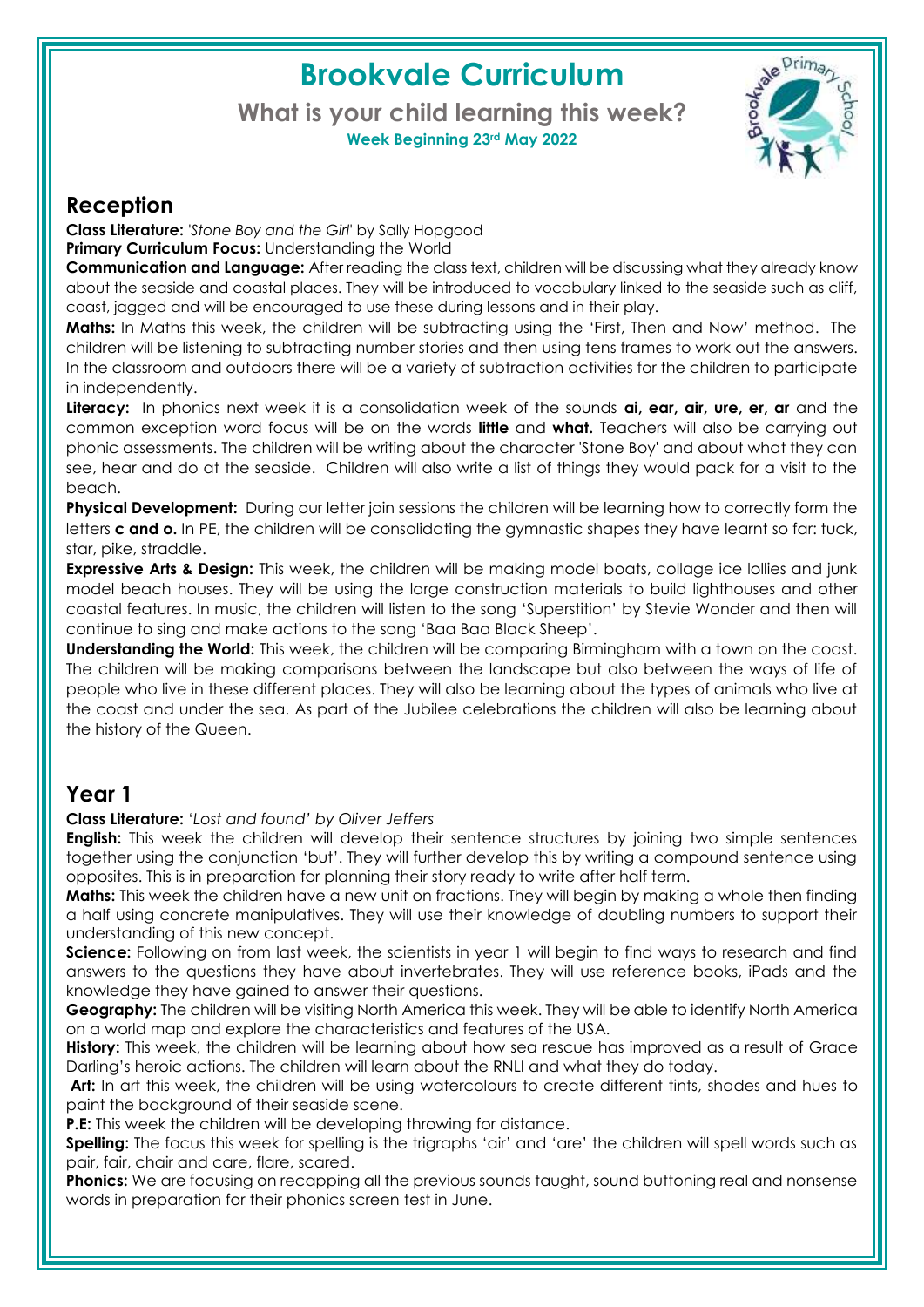#### **Year 2**

**Class Literature:** *'Flat Stanley'* by Jeff Brown/*'The bear and the piano'* by David Litchfield.

**English:** The children will continue with their unit on 'The bear and the piano'. Having planned their own versions of the story by changing the animal and the instrument, this week the children will be writing their version of the story. After writing, they will then take time to edit their story.

**Maths:** The children will begin their week by using the four operations with length and completing their end of unit assessment. Following this, they will begin their new unit on position and direction by describing position using the language 'left', 'right', 'forwards' and 'backwards', 'above' and 'below'

**Science:** This week, the children will continue their new Science unit looking at materials. In this lesson, the children will be exploring different natural and man-made materials.

**Geography:** The children will continue with their unit on Africa. This week, the children will be exploring different wildlife they may find on a Kenyan safari and creating their own riddles for these animals.

**History:** This week, the children will be introduced to Mary Seacole. They will learn about her life from when she was a child up until her work during the Crimean War.

**Music:** This week the children will be introduced to the song 'Hands, feet, heart'. In this lesson, they will appraise the song, looking in particular at what they can hear, the pitch and tempo as well as having the opportunity to give their personal response to the music.

**Computing:** This week, the children will be using their knowledge from the previous lessons of Scratch Jr to plan and use code to create an algorithm.

**P.E:** This week, the children will be continuing their unit on athletics. They will be developing their throwing for accurary. They will learn how to keep their eyes looking at the target, point their hand at the target after they throw and to throw from a balanced starting position.

**Spelling:** This week's spelling focus will be singular possessive apostrophes, such as: the school's and the child's. **Phonics:** This week the children will blend and segment words containing the phoneme /j/ spelt 'dge' such as in bridge, the phoneme /j/ spelt 'ge' such as in package.

# **Year 3**

*This week the children will be rehearsing and preparing for our class assembly on the Ancient Greeks as well as participating in Jubilee celebrations.* 

**Class Literature:** '*The Pied Piper of Hamlin'* by Michael Morpurgo and '*The Accidental Prime Minister'* by Tom McLaughlin.

**English:** Using our stimulus, 'The Pied Piper of Hamlin', the children will be immersing themselves into the story making inferences about characters and settings to create expanded noun phrases to write in role. They will develop this further by gaining a clear understanding of writing in first person, including usage of relevant pronouns.

**Maths:** This week, the children will finish their unit on fractions. The children will start by ordering fractions and then consolidating their knowledge on addition and subtraction of fractions. This is something the children are familiar with as part of our arithmetic lessons. The children will complete their end of block assessment for fractions at the end of the week.

**Science:** This week, the children will be answering the key question: 'How is light reflected on different surfaces?'. Children will use their prior knowledge as well as using working scientifically skills to answer this key question.

**Geography and Design & Technology:** As part of our open morning on Tuesday, we will be exploring which foods are from India and how Indian culture has impacted on cuisine across the wider world. We look forward to tasting some yummy foods with as many parents who can join us on Tuesday.

**P.E:** This week, the children will complete their final lesson for athletics, in which the children will be developing their throwing skills in a pull throw.

**Spelling:** This week the children will focus on word families based on common words, showing how words are related in form and meaning such as: scope, telescope, spectator and respect.

## **Year 4**

**Class Literature: '***The Highland Falcon Thief'* by M.G. Leonard & Sam Sedgman

**English:** This week, the children will be continuing to explore the text, 'Odd and the Frost Giants'. They will first explore the key features of a narrative recount, before then sequencing the key events of a story and planning their own narrative recount based on a text.

**Maths:** The children will begin their next unit, time. At the beginning of the week, they will be learning to tell the time to the nearest 5 minutes on an analogue clock, before then telling the time to the nearest minute.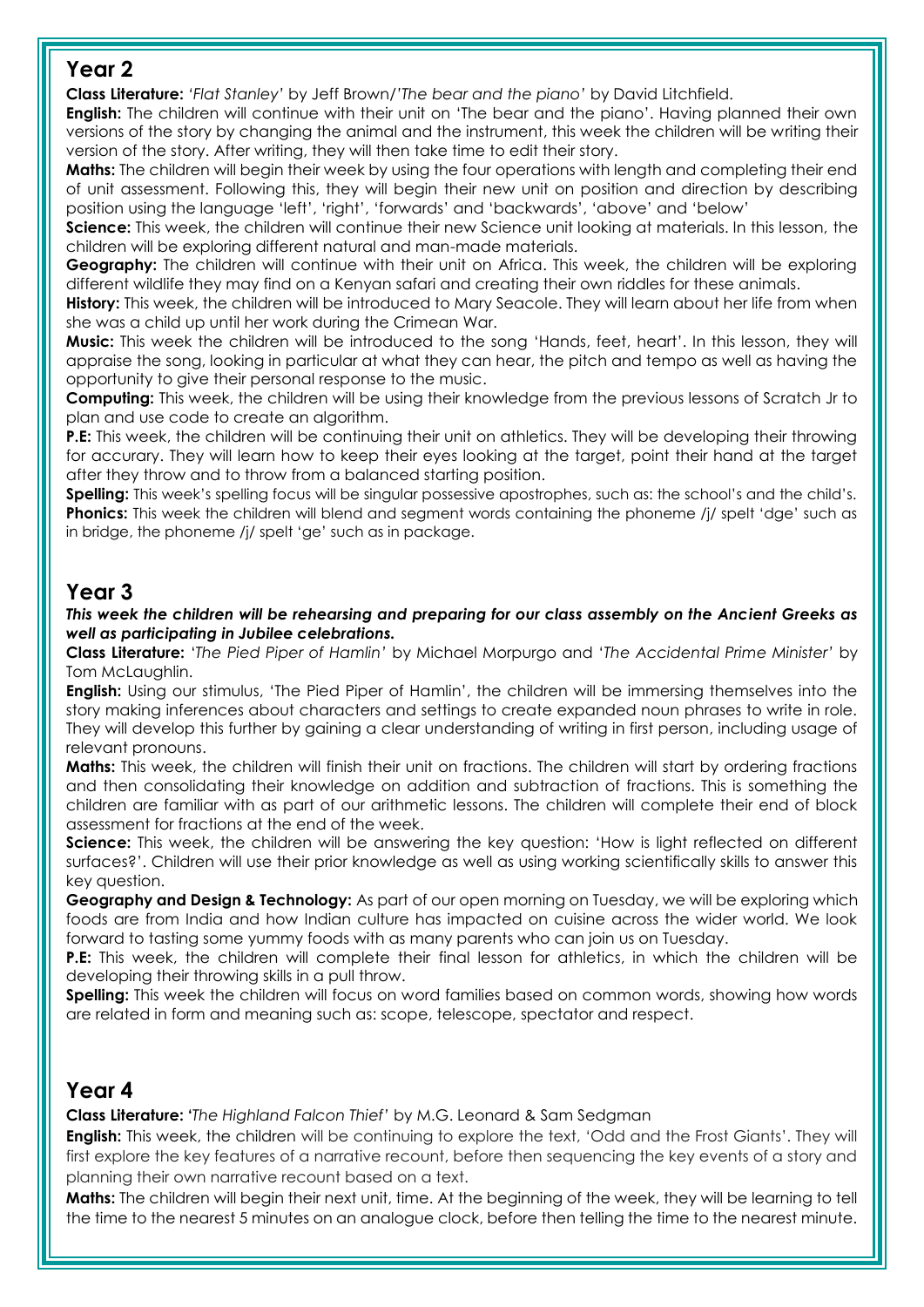Towards the end of the week, the children will be using the words, 'a.m.' and 'p.m.' to describe the time of day.

**Science:** This week, the children will be learning about the water cycle. They will be exploring how clouds are formed using key words such as 'condensation', 'evaporation' and 'precipitation'. The children will then be completing an end of unit assessment on their topic, states of matter.

**Geography:** The children will be exploring the key question, 'What is the weather and climate of Mexico?' They will be using graphs and tables to answer questions about the climate of an area. The children will then complete a mid-unit assessment on their topic, Mexico.

**History:** The children will be exploring the key question, 'How did the Vikings take over Britain?' They will be creating a timeline to consider the key events leading up to the Vikings taking over.

**R.E:** The children will explore the key question, 'Why is Buddhism special?' They will be introduced to this religion for the first time in Year 4, and will be learning key vocabulary such as, 'reincarnation', 'karma' and 'enlightenment'.

**Music:** The children will continue their keyboard sessions with the external music teacher.

**P.E:** In Cricket, the children will be learning to develop their overarm bowling technique. In Outdoor Adventurous Activity, the children will be identifying objects on a map, drawing and following a simple map, and asking their teammates if they need help.

**Spelling:** This week, the children will be exploring words adding the prefix non- (meaning 'not') such as nonstick, nonsense, non-drip etc.

#### **Year 5**

**Class Literature:** *'Hidden Figures'* by Margot Lee Shetterly

**English:** This week, Year 5 will be exploring a variety of language skills to design and write a job advert for a particular job for NASA. They will be exploring the use of persuasive language to engage a reader as well as explore the history of how NACA branched out creating NASA. They will research different facts about both companies and will be introduced to some of the key figures involved in the successful Space Race. **Maths:** This week, the children will be recapping their knowledge of angles. They will investigate angles in different shapes and begin using a protractor to accurately draw acute, obtuse and reflex angles.

**Science:** This week, children will be describing the process of asexual reproduction in plants and how it differs from sexual reproduction. They will explore a range of plants such as: daffodils, potatoes, strawberries, etc and will learn that this form of reproduction is a type of cloning and identify reasons why humans are cloning plants.

**History:** This week children will continue their learning about the Indus Valley. They will be exploring the advanced layout of the Indus cities including drains, water supply, sanitation systems, public bath, canals and docks.

**Geography:** This week, children will explore why rivers are important to people. They will research the different uses that rivers provide for us, including: water, transport, energy, farming, leisure and habitat for animals. They will go on to create an information fact file using this information.

French: This week children will continue to practise their speaking skills of giving justified opinions of their favourite sport. They will have short conversations with each other and begin to translate given statements in French.

Religious Education: This week, the children will continue to learn stories from Christianity. They will explore a range of given parables of Jesus and think about the message that they are trying to portray. They will go on to think about how these messages help Christians live their lives.

**Music:** The children will continue their keyboard sessions with the external music teacher.

P.E: The children will continue with their athletics unit but will this week develop their technique and coordination in the triple jump.

#### **Year 6**

**Class Literature:** 'The true Story of the Three Little Pigs' by Jon Scieszka

**English:** This week, the children will be conducting journalist interviews with witnesses who are alleged to have seen the crimes committed by the wolf against the Three Little Pigs. Having explored bias last week, they will create witness statements with bias in favour of either the pigs or the wolf. These witness statements will later form part of their newspaper reports, which will be in reference to the court case that is currently underway for the murder of Al Wolf.